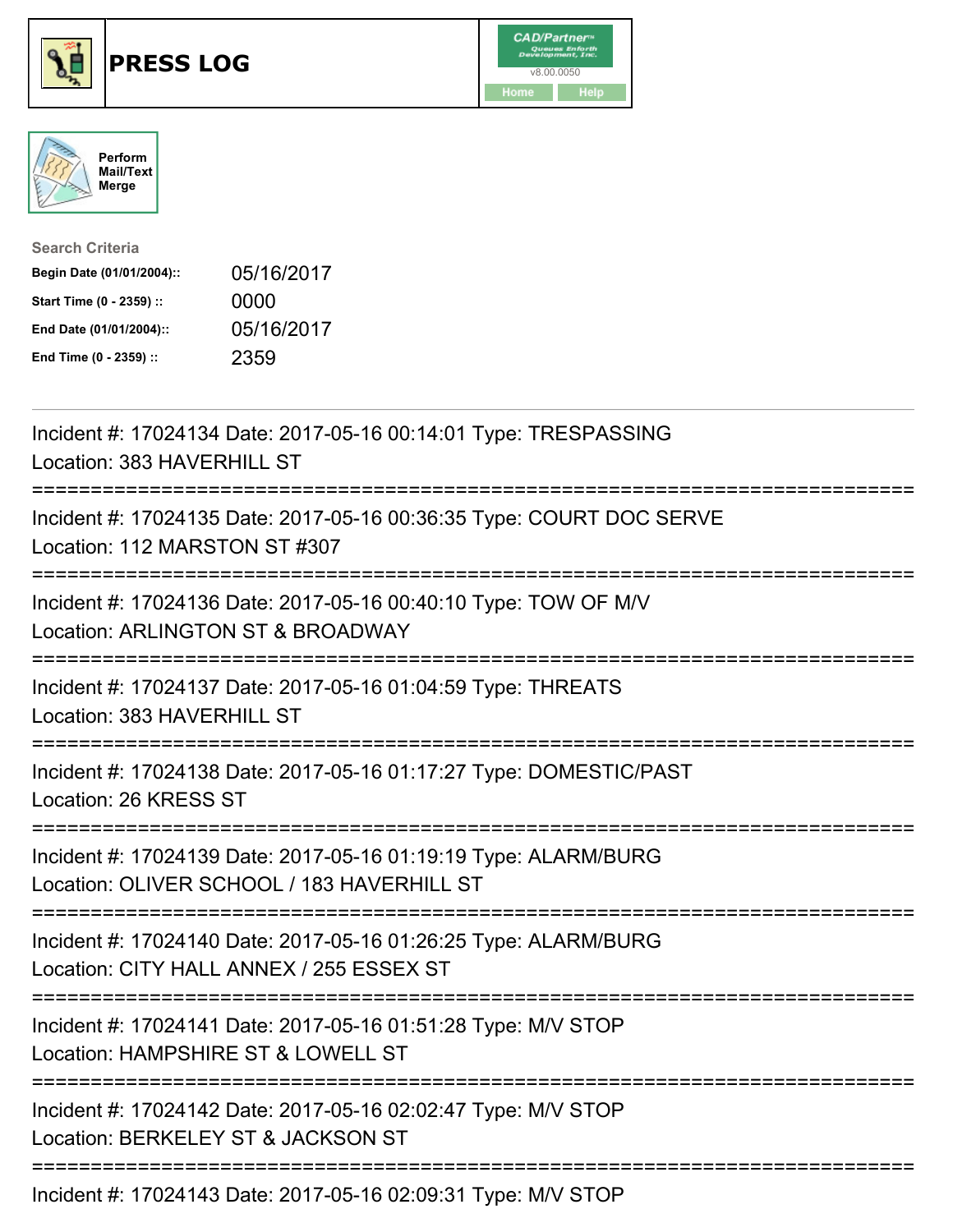| Location: HAMPSHIRE ST & LOWELL ST                                                                                                     |
|----------------------------------------------------------------------------------------------------------------------------------------|
| Incident #: 17024144 Date: 2017-05-16 02:24:54 Type: KEEP PEACE<br>Location: 129 BAILEY ST FL 1                                        |
| Incident #: 17024145 Date: 2017-05-16 02:29:16 Type: TOW OF M/V<br>Location: TRESPASS / 48 BRADFORD ST                                 |
| Incident #: 17024146 Date: 2017-05-16 02:30:26 Type: TOW OF M/V<br>Location: TRESPASS / 111 LOWELL ST<br>.=========================    |
| Incident #: 17024147 Date: 2017-05-16 02:35:49 Type: M/V STOP<br>Location: LOWELL ST & MORTON ST                                       |
| Incident #: 17024148 Date: 2017-05-16 02:36:39 Type: HIT & RUN M/V<br>Location: COMMON ST & JACKSON ST<br>:=========================== |
| Incident #: 17024149 Date: 2017-05-16 02:47:34 Type: UNWANTEDGUEST<br>Location: 75 BROOKFIELD ST FL 3<br>----------------              |
| Incident #: 17024150 Date: 2017-05-16 02:58:21 Type: UNWANTEDGUEST<br>Location: TEDESCI / 390 S UNION<br>---------------               |
| Incident #: 17024151 Date: 2017-05-16 03:12:26 Type: M/V STOP<br>Location: 87 OSGOOD ST                                                |
| Incident #: 17024152 Date: 2017-05-16 03:47:54 Type: M/V STOP<br>Location: 300 HAMPSHIRE ST                                            |
| Incident #: 17024153 Date: 2017-05-16 03:51:56 Type: M/V STOP<br>Location: MERRIMACK ST & PARKER ST                                    |
| Incident #: 17024154 Date: 2017-05-16 05:03:35 Type: M/V STOP<br>Location: FITZ ST & LAWRENCE ST                                       |
| Incident #: 17024155 Date: 2017-05-16 05:12:13 Type: MEDIC SUPPORT<br>Location: 248 BROADWAY #218                                      |
| Incident #: 17024156 Date: 2017-05-16 05:31:57 Type: M/V STOP<br>Location: 248 BROADWAY                                                |
| Incident #: 17024157 Date: 2017-05-16 05:37:25 Type: ALARM/BURG                                                                        |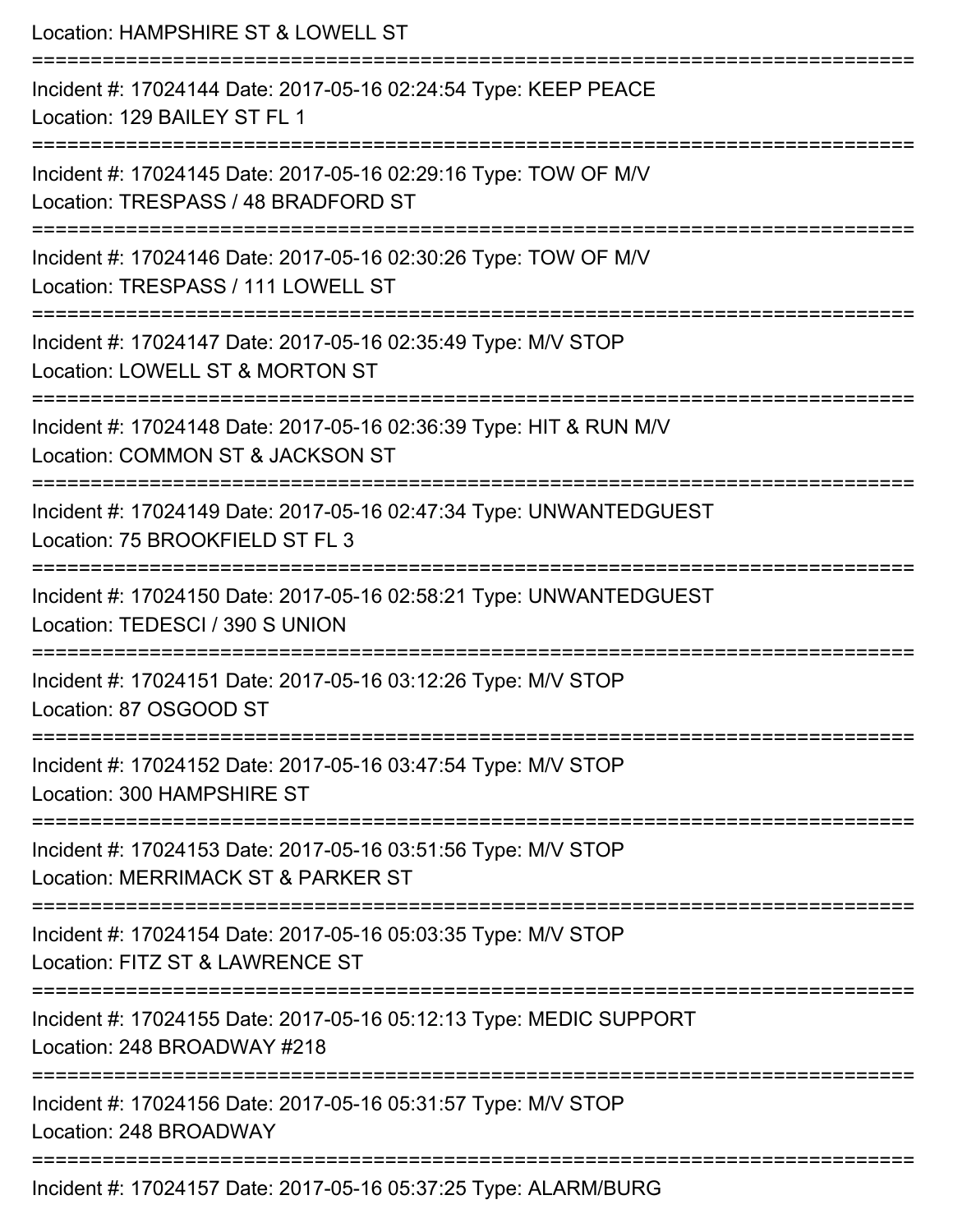| Incident #: 17024158 Date: 2017-05-16 05:56:30 Type: M/V STOP<br>Location: RIVERSIDE DR & TEXAS AV                                  |
|-------------------------------------------------------------------------------------------------------------------------------------|
| Incident #: 17024159 Date: 2017-05-16 06:37:10 Type: DISTURBANCE<br>Location: 7 MARIE LN                                            |
| Incident #: 17024160 Date: 2017-05-16 06:40:36 Type: UNKNOWN PROB<br>Location: APPLETON ST & METHUEN ST                             |
| Incident #: 17024161 Date: 2017-05-16 06:56:53 Type: PARK & WALK<br>Location: 0 BROADWAY                                            |
| Incident #: 17024162 Date: 2017-05-16 07:53:14 Type: MAN DOWN<br>Location: PATTIS BEAUTY SALON / 294 LAWRENCE ST                    |
| Incident #: 17024163 Date: 2017-05-16 07:56:33 Type: ALARM/BURG<br>Location: MERRIMACK VALLEY CREDIT UNION VAULT / 500 MERRIMACK ST |
| Incident #: 17024164 Date: 2017-05-16 08:23:44 Type: MEDIC SUPPORT<br><b>Location: 40 LAWRENCE ST</b>                               |
| Incident #: 17024165 Date: 2017-05-16 08:25:09 Type: MEDIC SUPPORT<br>Location: 56 MAGINNIS AV                                      |
| Incident #: 17024166 Date: 2017-05-16 08:54:52 Type: AUTO ACC/NO PI<br>Location: 17 WOODLAND ST FL 1                                |
| Incident #: 17024167 Date: 2017-05-16 09:11:28 Type: DISABLED MV<br>Location: BROADWAY & HAVERHILL ST                               |
| Incident #: 17024168 Date: 2017-05-16 09:19:51 Type: WOMAN DOWN<br>Location: 1 PARKER ST                                            |
| Incident #: 17024169 Date: 2017-05-16 09:25:47 Type: PARK & WALK<br>Location: 0 BROADWAY                                            |
| Incident #: 17024170 Date: 2017-05-16 09:42:01 Type: M/V STOP<br>Location: GRANT RD & MT VERNON ST                                  |
| Incident #: 17024171 Date: 2017-05-16 09:44:51 Type: AUTO ACC/NO PI                                                                 |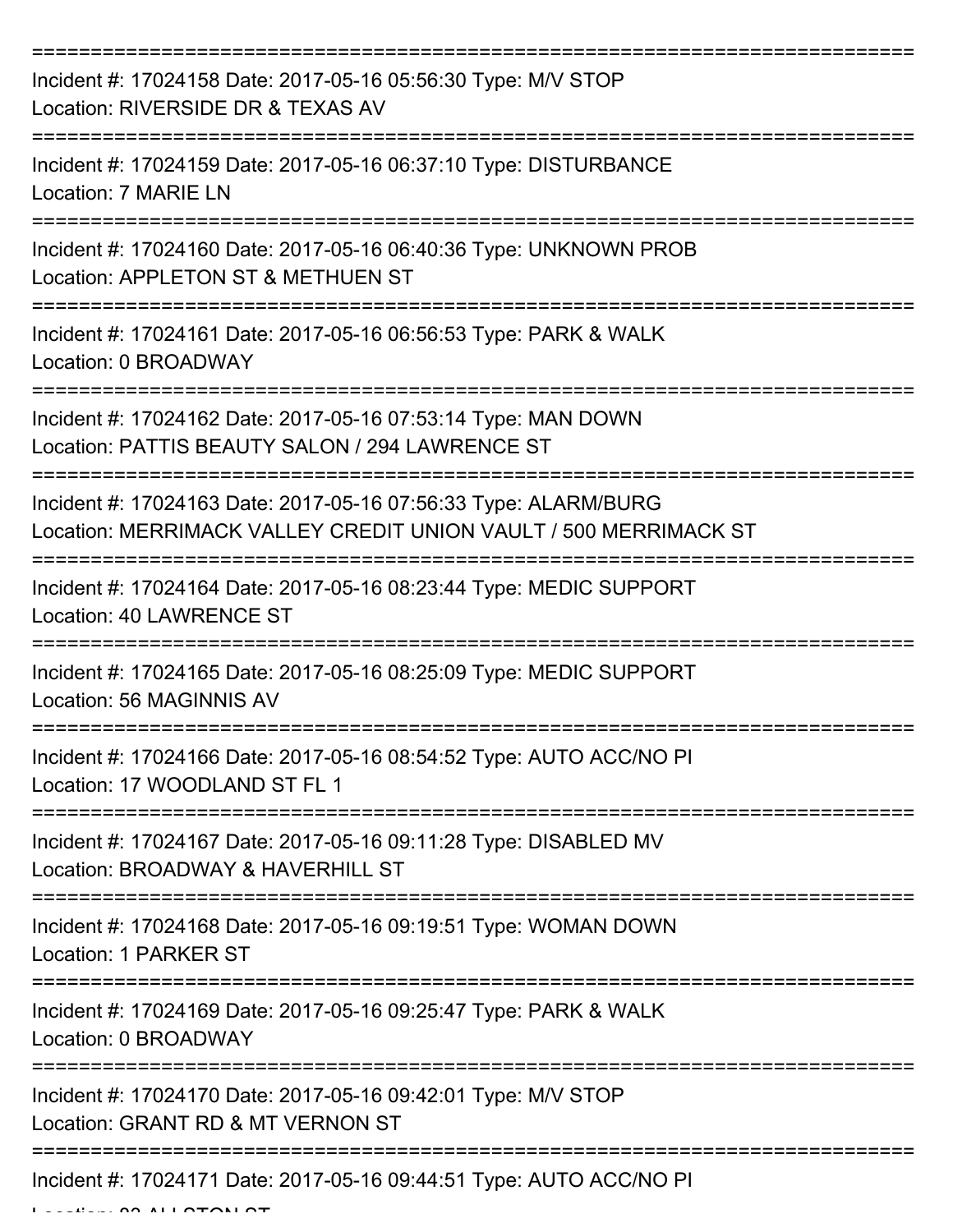| Incident #: 17024172 Date: 2017-05-16 10:00:59 Type: WARRANT SERVE<br>Location: 101 SPRINGFIELD ST                     |
|------------------------------------------------------------------------------------------------------------------------|
| Incident #: 17024174 Date: 2017-05-16 10:10:37 Type: CK WELL BEING<br>Location: 46 WARREN ST                           |
| Incident #: 17024173 Date: 2017-05-16 10:14:30 Type: PARK & WALK<br>Location: O BROADWAY                               |
| Incident #: 17024175 Date: 2017-05-16 10:16:48 Type: MEDIC SUPPORT<br>Location: 883 ESSEX ST                           |
| Incident #: 17024176 Date: 2017-05-16 10:18:23 Type: AUTO ACC/NO PI<br>Location: PENTUCKETT MEDICAL / 500 MERRIMACK ST |
| Incident #: 17024177 Date: 2017-05-16 10:24:01 Type: M/V STOP<br>Location: 103 ALLSTON ST                              |
| Incident #: 17024178 Date: 2017-05-16 10:25:43 Type: WARRANT SERVE<br>Location: 5 JACKSON ST                           |
| Incident #: 17024179 Date: 2017-05-16 10:28:02 Type: DEATH SUDDEN<br>Location: 173 BAILEY ST                           |
| Incident #: 17024180 Date: 2017-05-16 10:34:16 Type: M/V STOP<br>Location: 101 AMESBURY ST                             |
| Incident #: 17024181 Date: 2017-05-16 10:55:09 Type: DRUG VIO<br>Location: 0 BROADWAY                                  |
| Incident #: 17024182 Date: 2017-05-16 10:56:48 Type: M/V STOP<br>Location: HAMPSHIRE ST & LOWELL ST                    |
| Incident #: 17024183 Date: 2017-05-16 11:18:50 Type: M/V STOP<br>Location: 180 BROADWAY                                |
| Incident #: 17024184 Date: 2017-05-16 11:21:21 Type: M/V STOP<br>Location: HAVERHILL ST & LAWRENCE ST                  |
| Incident #: 17024185 Date: 2017-05-16 11:30:00 Type: M/V STOP                                                          |

Location: 180 BROADWAY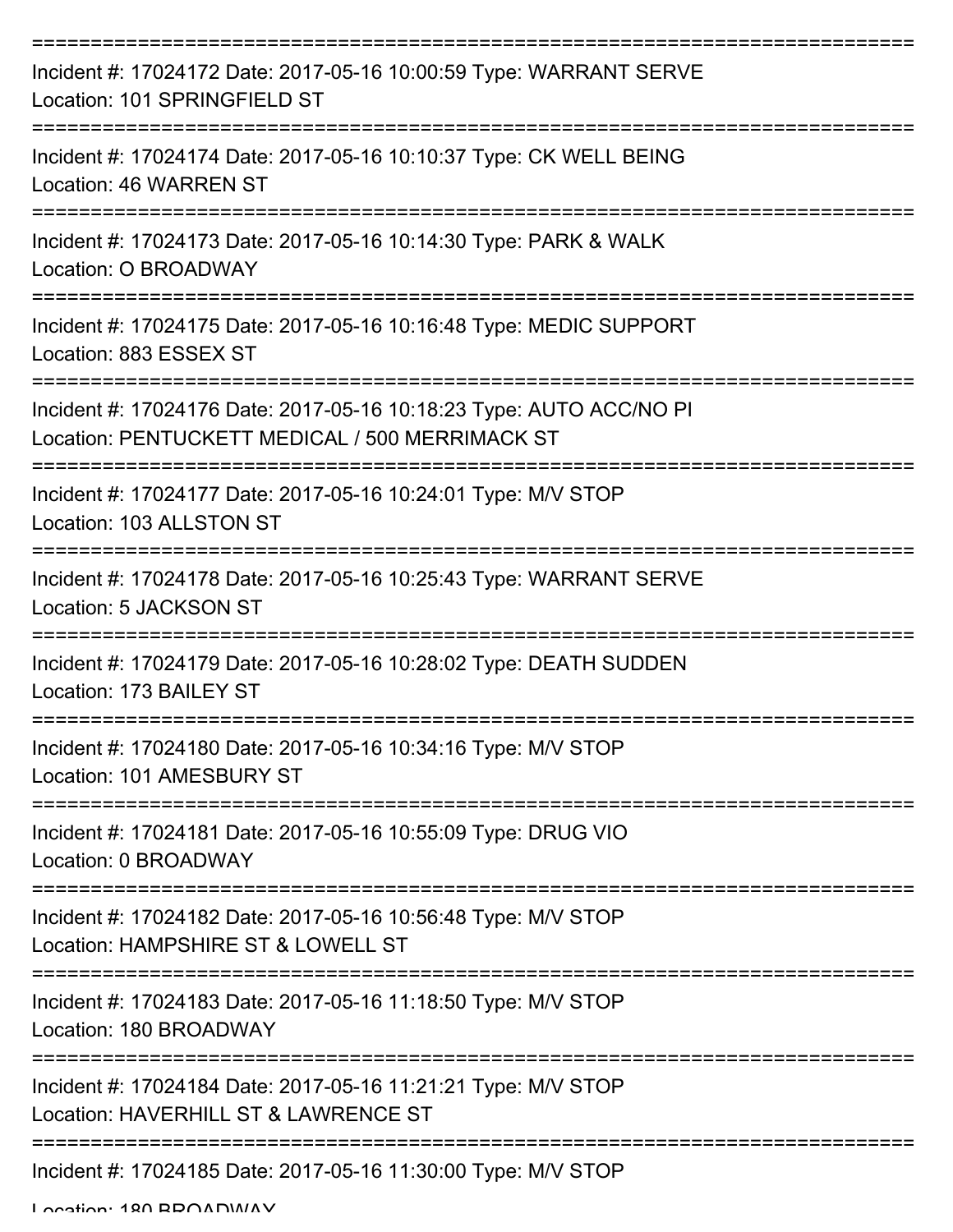| Incident #: 17024186 Date: 2017-05-16 11:40:57 Type: SUS PERS/MV<br>Location: 265 ESSEX ST                |
|-----------------------------------------------------------------------------------------------------------|
| Incident #: 17024187 Date: 2017-05-16 11:47:11 Type: M/V STOP<br>Location: HAMPSHIRE                      |
| Incident #: 17024188 Date: 2017-05-16 11:53:18 Type: M/V STOP<br><b>Location: MERRIMACK ST</b>            |
| Incident #: 17024189 Date: 2017-05-16 12:07:05 Type: M/V STOP<br>Location: MERRIMACK ST & S UNION ST      |
| Incident #: 17024192 Date: 2017-05-16 12:12:04 Type: STOLEN PROP<br><b>Location: HEMLOCK ST</b>           |
| Incident #: 17024190 Date: 2017-05-16 12:13:43 Type: M/V STOP<br>Location: E HAVERHILL ST & FERRY ST      |
| Incident #: 17024191 Date: 2017-05-16 12:16:12 Type: M/V STOP<br>Location: MASON ST & WATER ST            |
| Incident #: 17024193 Date: 2017-05-16 12:18:31 Type: UNWANTEDGUEST<br>Location: 45 SPRINGFIELD ST FL 2ND  |
| Incident #: 17024194 Date: 2017-05-16 12:50:00 Type: ABAND MV<br>Location: 6 ORCHARD ST                   |
| Incident #: 17024195 Date: 2017-05-16 13:02:11 Type: AUTO ACC/UNK PI<br>Location: LAWRENCE ST & MYRTLE ST |
| Incident #: 17024196 Date: 2017-05-16 13:03:53 Type: TRESPASSING<br>Location: 304 LOWELL ST               |
| Incident #: 17024197 Date: 2017-05-16 13:17:29 Type: M/V STOP<br>Location: COMMON ST & HAMPSHIRE ST       |
| Incident #: 17024199 Date: 2017-05-16 13:26:26 Type: NOTIFICATION<br>Location: 397 SALEM ST #3            |
| Incident #: 17024198 Date: 2017-05-16 13:26:37 Type: TRESPASSING                                          |

Location: N PARRISH RD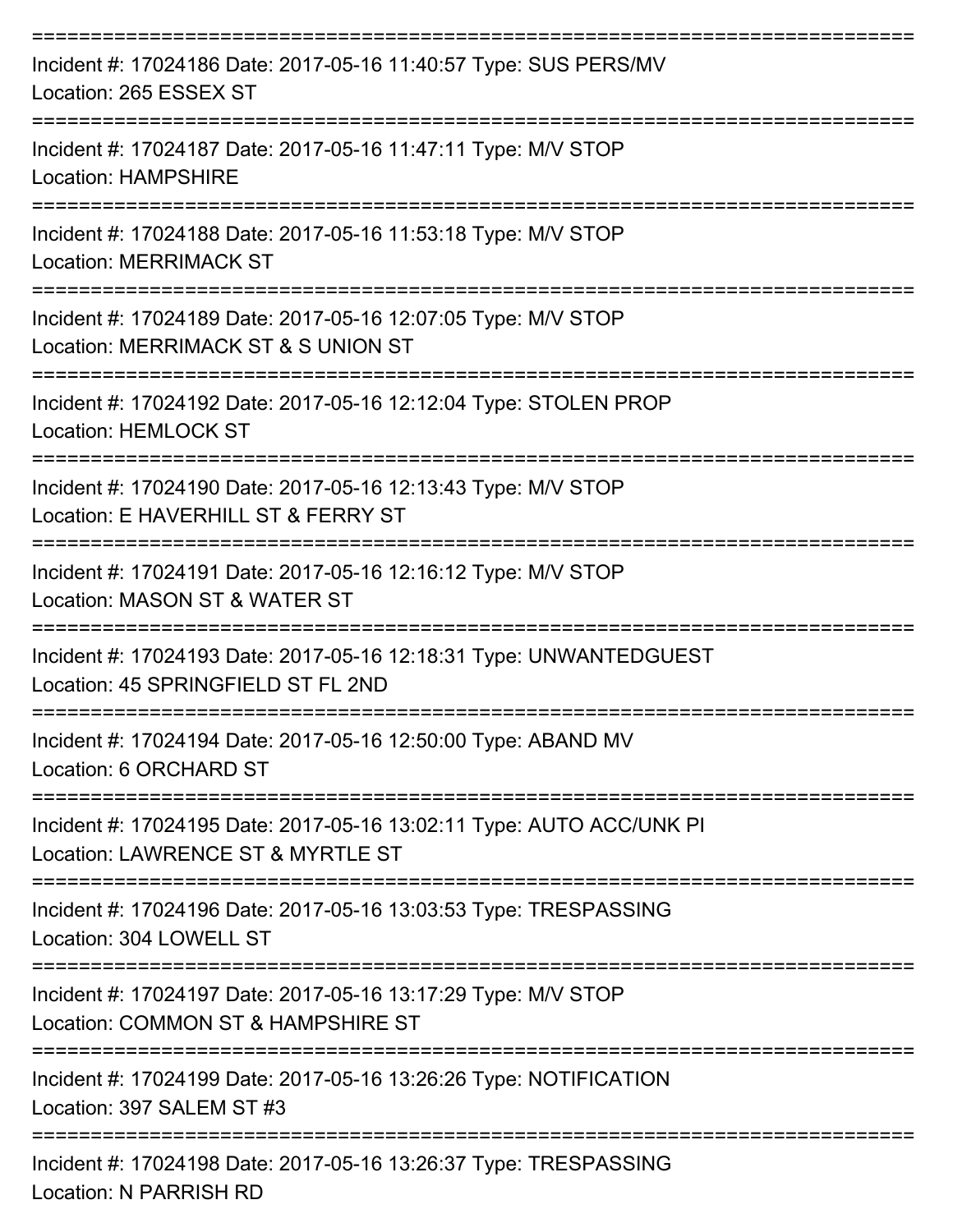Incident #: 17024200 Date: 2017-05-16 13:31:42 Type: UNWANTEDGUEST Location: 183 BROADWAY =========================================================================== Incident #: 17024201 Date: 2017-05-16 13:51:20 Type: M/V STOP Location: HAWLEY ST & S BROADWAY =========================================================================== Incident #: 17024202 Date: 2017-05-16 13:56:59 Type: TOW OF M/V Location: HAFFNER'S GAS STATION / 69 PARKER ST =========================================================================== Incident #: 17024203 Date: 2017-05-16 14:00:51 Type: B&E/PAST Location: 1062 ESSEX ST =========================================================================== Incident #: 17024204 Date: 2017-05-16 14:06:58 Type: MV/BLOCKING Location: 47 JUNIPER ST =========================================================================== Incident #: 17024205 Date: 2017-05-16 14:09:51 Type: MEDIC SUPPORT Location: 11 JORDAN ST =========================================================================== Incident #: 17024206 Date: 2017-05-16 14:10:14 Type: GENERAL SERV Location: 3 FARNHAM =========================================================================== Incident #: 17024207 Date: 2017-05-16 14:24:42 Type: SHOPLIFTING Location: 73 WINTHROP AV =========================================================================== Incident #: 17024208 Date: 2017-05-16 14:27:05 Type: M/V STOP Location: CENTRAL BRIDGE =========================================================================== Incident #: 17024209 Date: 2017-05-16 14:35:01 Type: FIRE Location: PILGRIM RD =========================================================================== Incident #: 17024210 Date: 2017-05-16 14:39:32 Type: M/V STOP Location: 45 E DALTON ST =========================================================================== Incident #: 17024211 Date: 2017-05-16 14:40:38 Type: M/V STOP Location: FERRY ST & OAKWOOD AV =========================================================================== Incident #: 17024212 Date: 2017-05-16 14:42:42 Type: M/V STOP Location: 925 ESSEX ST =========================================================================== Incident #: 17024213 Date: 2017-05-16 14:56:29 Type: AUTO ACC/NO PI Location: BENNINGTON ST & MYRTLE ST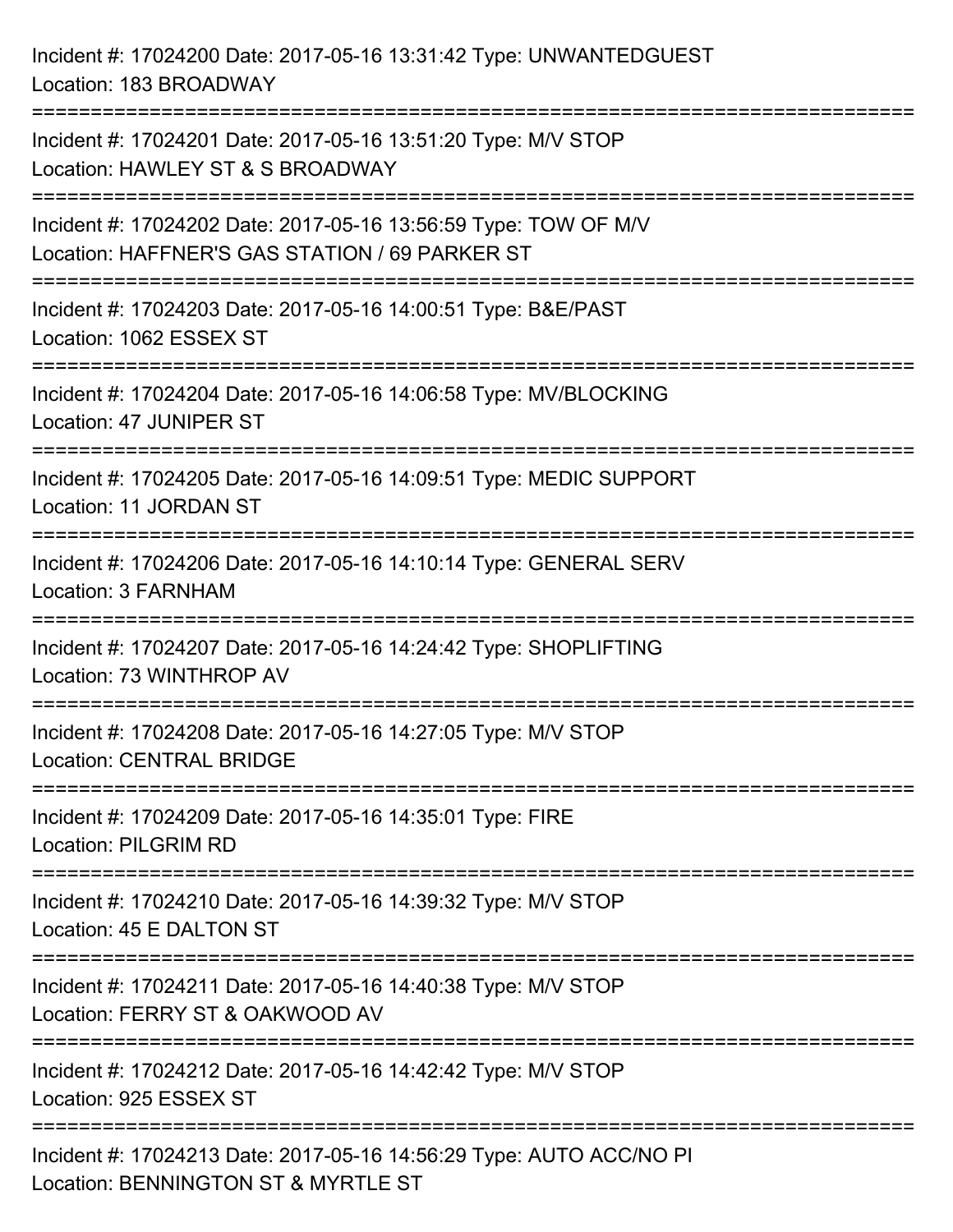| Incident #: 17024214 Date: 2017-05-16 15:01:18 Type: TOW OF M/V<br>Location: 2 INMAN ST                                                                                   |
|---------------------------------------------------------------------------------------------------------------------------------------------------------------------------|
| ------------------------<br>Incident #: 17024215 Date: 2017-05-16 15:02:01 Type: LOST PROPERTY<br>Location: ABBOTT ST & S UNION ST                                        |
| Incident #: 17024216 Date: 2017-05-16 15:06:32 Type: HIT & RUN M/V<br>Location: 3 KINGSTON ST                                                                             |
| Incident #: 17024217 Date: 2017-05-16 15:10:50 Type: A&B PROG<br>Location: BRADFORD ST & BROADWAY                                                                         |
| Incident #: 17024218 Date: 2017-05-16 15:22:18 Type: SUICIDE ATTEMPT<br>Location: 600 BROADWAY #220 FL 2<br>:=========================<br>------------------------------- |
| Incident #: 17024219 Date: 2017-05-16 15:29:22 Type: ALARMS<br>Location: 113 FOSTER ST                                                                                    |
| Incident #: 17024220 Date: 2017-05-16 15:43:43 Type: M/V STOP<br>Location: BROADWAY & ESSEX ST                                                                            |
| Incident #: 17024221 Date: 2017-05-16 15:53:15 Type: ANIMAL COMPL<br>Location: 45 SULLIVAN AV                                                                             |
| Incident #: 17024222 Date: 2017-05-16 15:54:44 Type: M/V STOP<br>Location: CRAWFORD ST & N PARISH RD                                                                      |
| Incident #: 17024223 Date: 2017-05-16 16:03:24 Type: M/V STOP<br>Location: 82 SALEM ST                                                                                    |
| Incident #: 17024224 Date: 2017-05-16 16:04:55 Type: M/V STOP<br>Location: 381 BROADWAY                                                                                   |
| Incident #: 17024225 Date: 2017-05-16 16:19:31 Type: WOMAN DOWN<br>Location: BROADWAY LIQUORS / 434 BROADWAY                                                              |
| Incident #: 17024226 Date: 2017-05-16 16:21:47 Type: SUS PERS/MV<br>Location: BAILEY ST & FOSTER ST                                                                       |
| Incident #: 17024227 Date: 2017-05-16 16:24:24 Type: 209A/SERVE<br>Location: 591 HOWARD ST                                                                                |

===========================================================================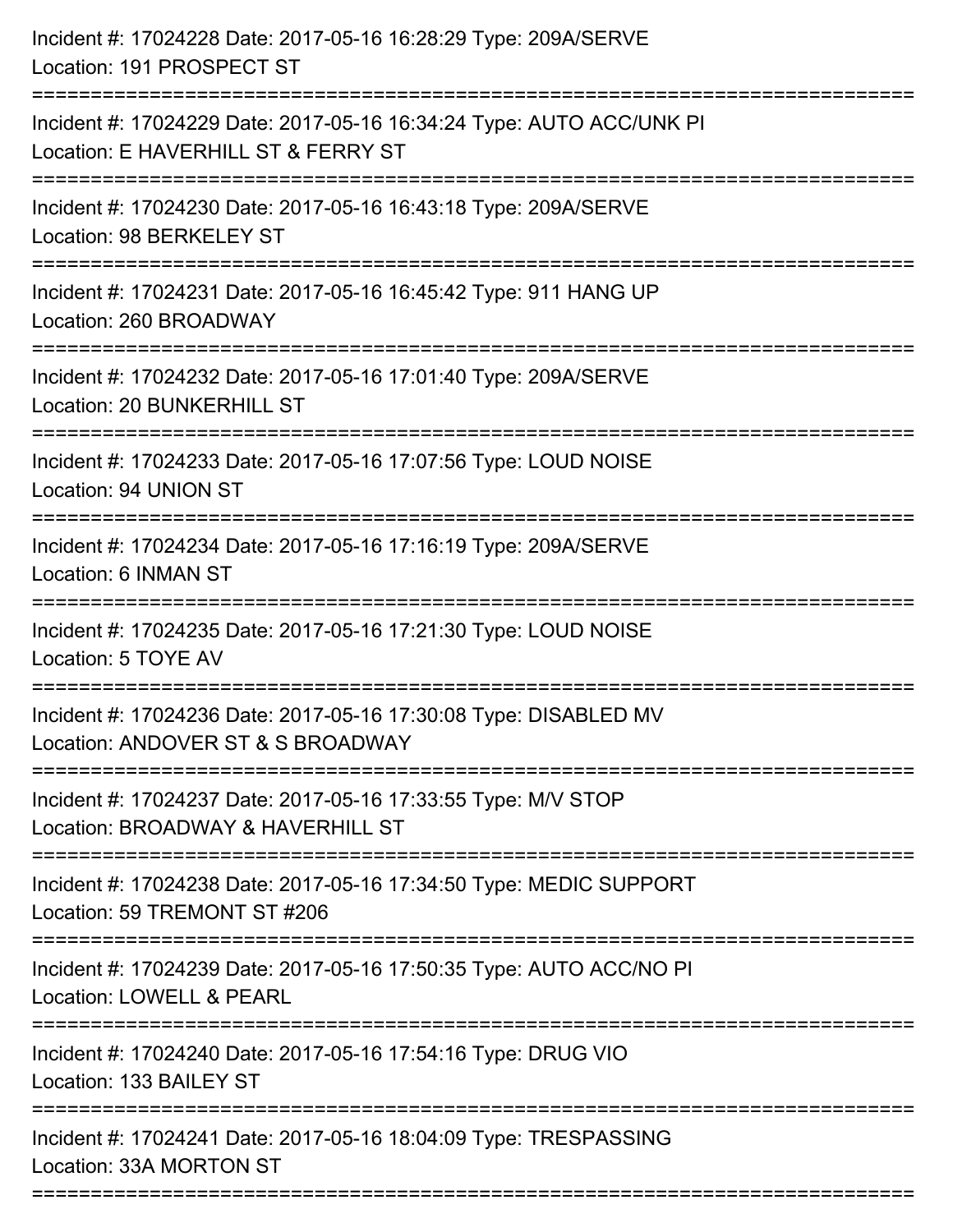Location: 61 FERRY ST #3RD

| Incident #: 17024243 Date: 2017-05-16 18:17:22 Type: M/V STOP<br>Location: ARLINGTON ST & BASSWOOD ST                       |
|-----------------------------------------------------------------------------------------------------------------------------|
| Incident #: 17024244 Date: 2017-05-16 18:20:14 Type: SUS PERS/MV<br>Location: BIRCHWOOD RD & LAWRENCE ST                    |
| Incident #: 17024245 Date: 2017-05-16 18:21:41 Type: LOUD NOISE<br>Location: 21 E HAVERHILL ST                              |
| Incident #: 17024246 Date: 2017-05-16 18:23:12 Type: COURT DOC SERVE<br>Location: 32 BRADFORD ST #1                         |
| Incident #: 17024248 Date: 2017-05-16 18:28:32 Type: DISTURBANCE<br>Location: 36 ROWE ST                                    |
| Incident #: 17024247 Date: 2017-05-16 18:29:26 Type: LOUD NOISE<br>Location: 121 WEARE ST                                   |
| Incident #: 17024249 Date: 2017-05-16 18:31:59 Type: M/V STOP<br>Location: 37 BODWELL ST                                    |
| Incident #: 17024250 Date: 2017-05-16 18:43:12 Type: LOCKOUT<br>Location: 79 GROTON ST                                      |
| Incident #: 17024251 Date: 2017-05-16 18:46:34 Type: SUICIDE ATTEMPT<br>Location: 47 MYRTLE ST                              |
| :====================<br>Incident #: 17024252 Date: 2017-05-16 18:57:27 Type: M/V STOP<br>Location: CRAWFORD ST & EXETER ST |
| Incident #: 17024253 Date: 2017-05-16 19:06:26 Type: LOUD NOISE<br>Location: AMESBURY ST & CANAL ST                         |
| Incident #: 17024254 Date: 2017-05-16 19:08:06 Type: LOUD NOISE<br>Location: 105 WEARE ST                                   |
| Incident #: 17024255 Date: 2017-05-16 19:11:03 Type: CK WELL BEING<br>Location: 500 MERRIMACK ST                            |
|                                                                                                                             |

Incident #: 17024256 Date: 2017 05 16 19:15:49 Type: A&B PROG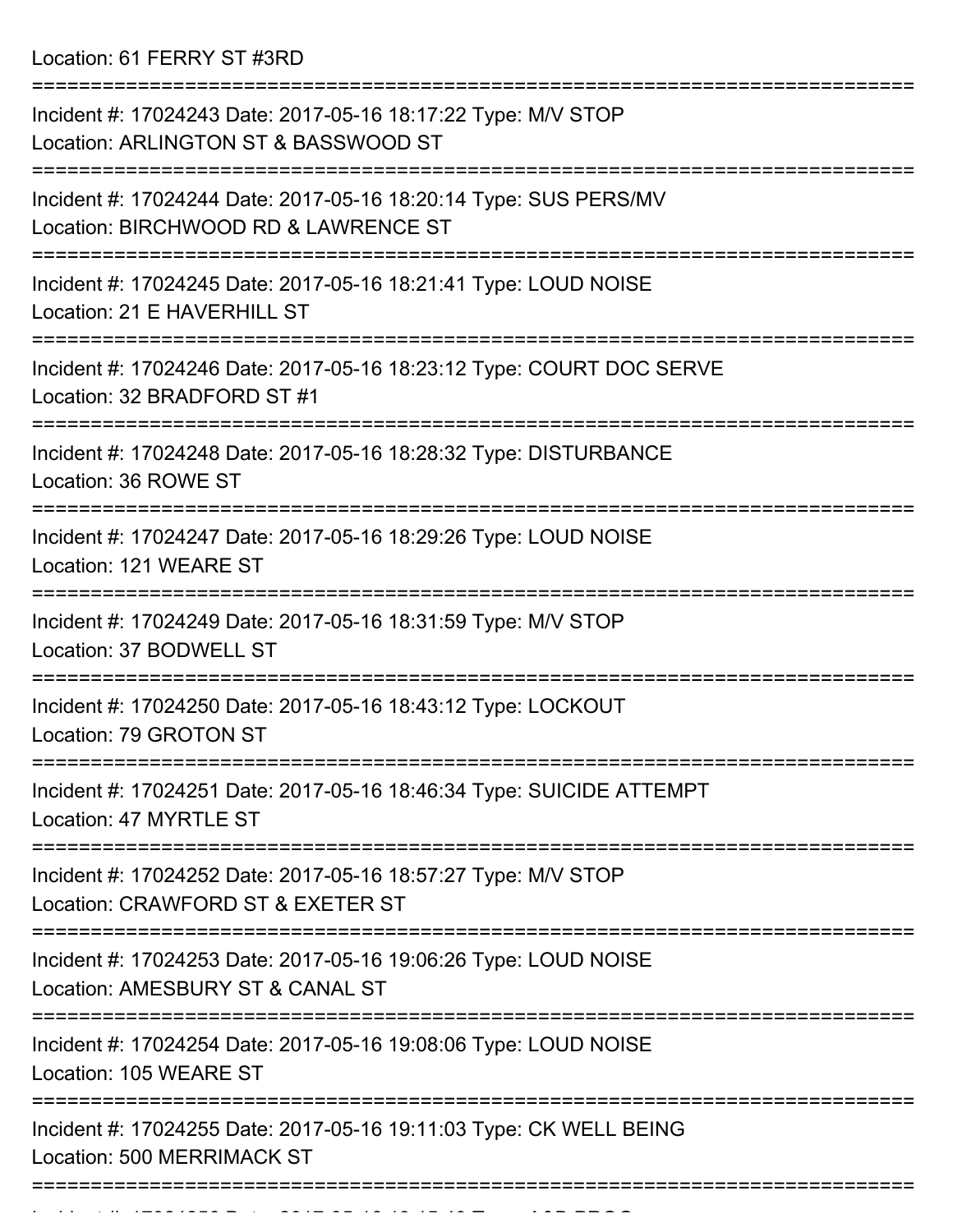Location: 53 BOXFORD ST

| Incident #: 17024257 Date: 2017-05-16 19:36:21 Type: DRUG VIO<br>Location: ERVING AV & HAMPSHIRE ST        |
|------------------------------------------------------------------------------------------------------------|
| Incident #: 17024258 Date: 2017-05-16 19:40:23 Type: DRUG VIO<br>Location: CONGRESS ST & NELSON ST         |
| Incident #: 17024259 Date: 2017-05-16 19:46:10 Type: MAL DAMAGE<br>Location: 121 BAILEY ST                 |
| Incident #: 17024260 Date: 2017-05-16 19:55:58 Type: DRUG VIO<br>Location: FERRY ST & PROSPECT ST          |
| Incident #: 17024261 Date: 2017-05-16 19:57:32 Type: ALARM/BURG<br>Location: 101 S BOWDOIN ST              |
| Incident #: 17024262 Date: 2017-05-16 19:59:44 Type: LOUD NOISE<br><b>Location: MERRIMACK VIEW CT</b>      |
| Incident #: 17024263 Date: 2017-05-16 20:01:13 Type: INVESTIGATION<br>Location: 90 LOWELL ST               |
| Incident #: 17024264 Date: 2017-05-16 20:06:35 Type: LOUD NOISE<br>Location: 80 FERRY ST                   |
| Incident #: 17024265 Date: 2017-05-16 20:07:08 Type: SPECIAL CHECK<br>Location: ANDOVER ST & LAWRENCIAN DR |
| Incident #: 17024266 Date: 2017-05-16 20:15:14 Type: MV/BLOCKING<br>Location: 6 LEXINGTON ST               |
| Incident #: 17024267 Date: 2017-05-16 20:27:36 Type: M/V STOP<br>Location: EVERETT ST & SALEM ST           |
| Incident #: 17024268 Date: 2017-05-16 20:35:48 Type: LOUD NOISE<br>Location: 146 WILLOW ST                 |
| Incident #: 17024269 Date: 2017-05-16 20:38:20 Type: M/V STOP<br>Location: LAWRENCE ST & MYRTLE ST         |
|                                                                                                            |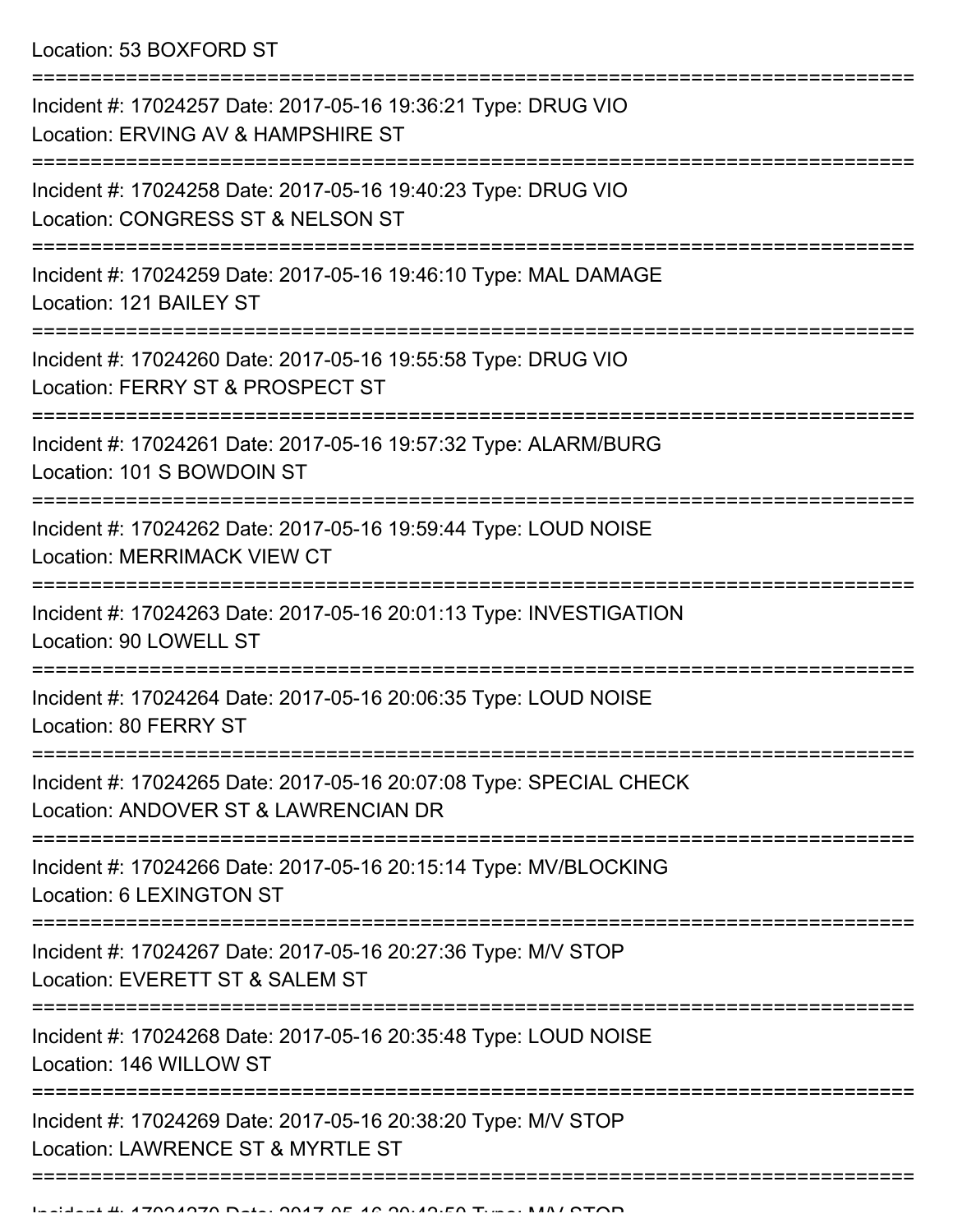| Location: LAWRENCE ST & MYRTLE ST                                                                                   |
|---------------------------------------------------------------------------------------------------------------------|
| Incident #: 17024271 Date: 2017-05-16 20:43:27 Type: M/V STOP<br>Location: PARKER ST & SPRINGFIELD ST               |
| Incident #: 17024272 Date: 2017-05-16 20:47:32 Type: UNKNOWN PROB<br>Location: 19 WINTER ST                         |
| Incident #: 17024273 Date: 2017-05-16 20:56:10 Type: LOUD NOISE<br>Location: RIVER VIEW PL & MERRIMACK VIEW CT      |
| :===================<br>Incident #: 17024274 Date: 2017-05-16 20:56:35 Type: DOMESTIC/PROG<br>Location: 45 EUTAW ST |
| Incident #: 17024275 Date: 2017-05-16 20:58:01 Type: M/V STOP<br><b>Location: CENTRAL BRIDGE</b>                    |
| Incident #: 17024276 Date: 2017-05-16 21:04:46 Type: M/V STOP<br>Location: BOXFORD ST & WINTHROP AV                 |
| Incident #: 17024277 Date: 2017-05-16 21:09:21 Type: MEDIC SUPPORT<br>Location: SEVEN ELEVEN / 99 HAMPSHIRE ST      |
| Incident #: 17024278 Date: 2017-05-16 21:17:28 Type: AUTO ACC/PI<br>Location: MAY ST & RAILROAD ST                  |
| Incident #: 17024279 Date: 2017-05-16 21:24:14 Type: DRUG VIO<br><b>Location: HUDSON AV</b>                         |
| Incident #: 17024280 Date: 2017-05-16 21:26:25 Type: SUICIDE ATTEMPT<br>Location: CVS PHARMACY / 266 BROADWAY       |
| Incident #: 17024281 Date: 2017-05-16 21:27:50 Type: SUICIDE ATTEMPT<br>Location: CVS PHARMACY / 205 S BROADWAY     |
| Incident #: 17024282 Date: 2017-05-16 21:35:06 Type: LOUD NOISE<br>Location: 16 WILMOT ST                           |
| Incident #: 17024284 Date: 2017-05-16 21:42:18 Type: CK WELL BEING<br>Location: 10 MONMOUTH ST                      |
| Incident #: 17024283 Date: 2017-05-16 21:42:32 Type: MEDIC SUPPORT                                                  |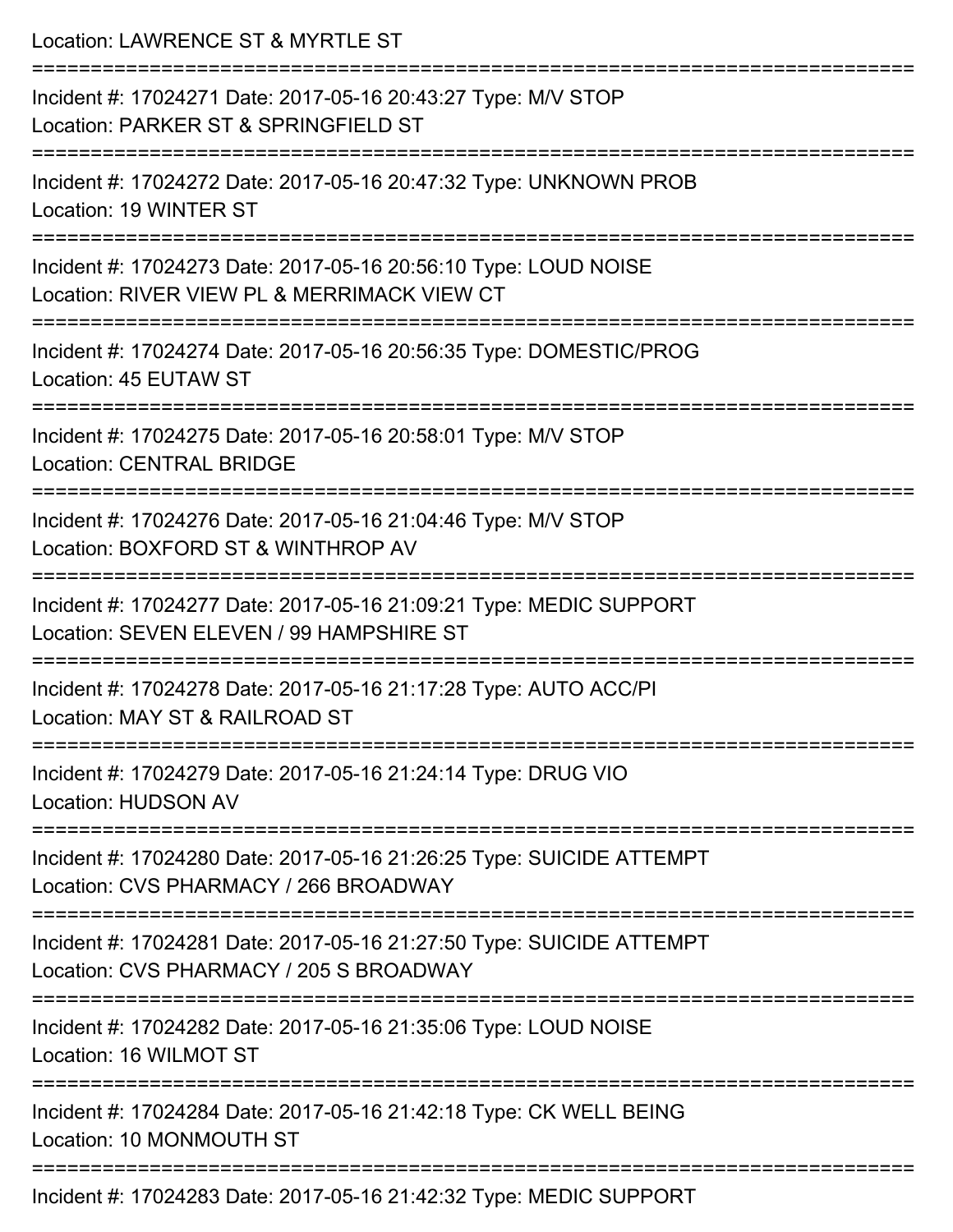| Incident #: 17024285 Date: 2017-05-16 21:47:44 Type: UNWANTEDGUEST<br>Location: THE FAMILY SHELTER / 133 ESSEX ST<br>------------ |
|-----------------------------------------------------------------------------------------------------------------------------------|
| Incident #: 17024286 Date: 2017-05-16 22:17:14 Type: MAL DAMAGE<br>Location: 9 CARVER ST<br>====================                  |
| Incident #: 17024287 Date: 2017-05-16 22:19:18 Type: LOUD NOISE<br><b>Location: 11A ATKINSON ST</b>                               |
| Incident #: 17024288 Date: 2017-05-16 22:22:36 Type: LOUD NOISE<br>Location: 96 SUNSET AV                                         |
| Incident #: 17024289 Date: 2017-05-16 22:41:43 Type: SHOTS FIRED<br>Location: 2 WOODWAY                                           |
| Incident #: 17024290 Date: 2017-05-16 22:47:24 Type: FIGHT<br>Location: YMCA / 40 LAWRENCE ST #3RD                                |
| Incident #: 17024291 Date: 2017-05-16 22:54:42 Type: DISORDERLY<br>Location: LORING ST & MARKET ST                                |
| Incident #: 17024292 Date: 2017-05-16 22:57:48 Type: SHOTS FIRED<br>Location: 11 MILTON ST                                        |
| Incident #: 17024293 Date: 2017-05-16 23:02:49 Type: SUS PERS/MV<br><b>Location: MT VERNON ST</b>                                 |
| Incident #: 17024294 Date: 2017-05-16 23:05:16 Type: LOUD NOISE<br>Location: FRANKLIN ST & TREMONT ST                             |
| Incident #: 17024295 Date: 2017-05-16 23:11:13 Type: LOUD NOISE<br>Location: FARNHAM ST & S UNION ST                              |
| Incident #: 17024296 Date: 2017-05-16 23:12:53 Type: FIGHT<br>Location: 287 S BROADWAY                                            |
| Incident #: 17024297 Date: 2017-05-16 23:20:04 Type: SUS PERS/MV<br>Location: 135 WEST ST                                         |
| Incident #: 17024298 Date: 2017-05-16 23:30:35 Type: LOUD NOISE                                                                   |